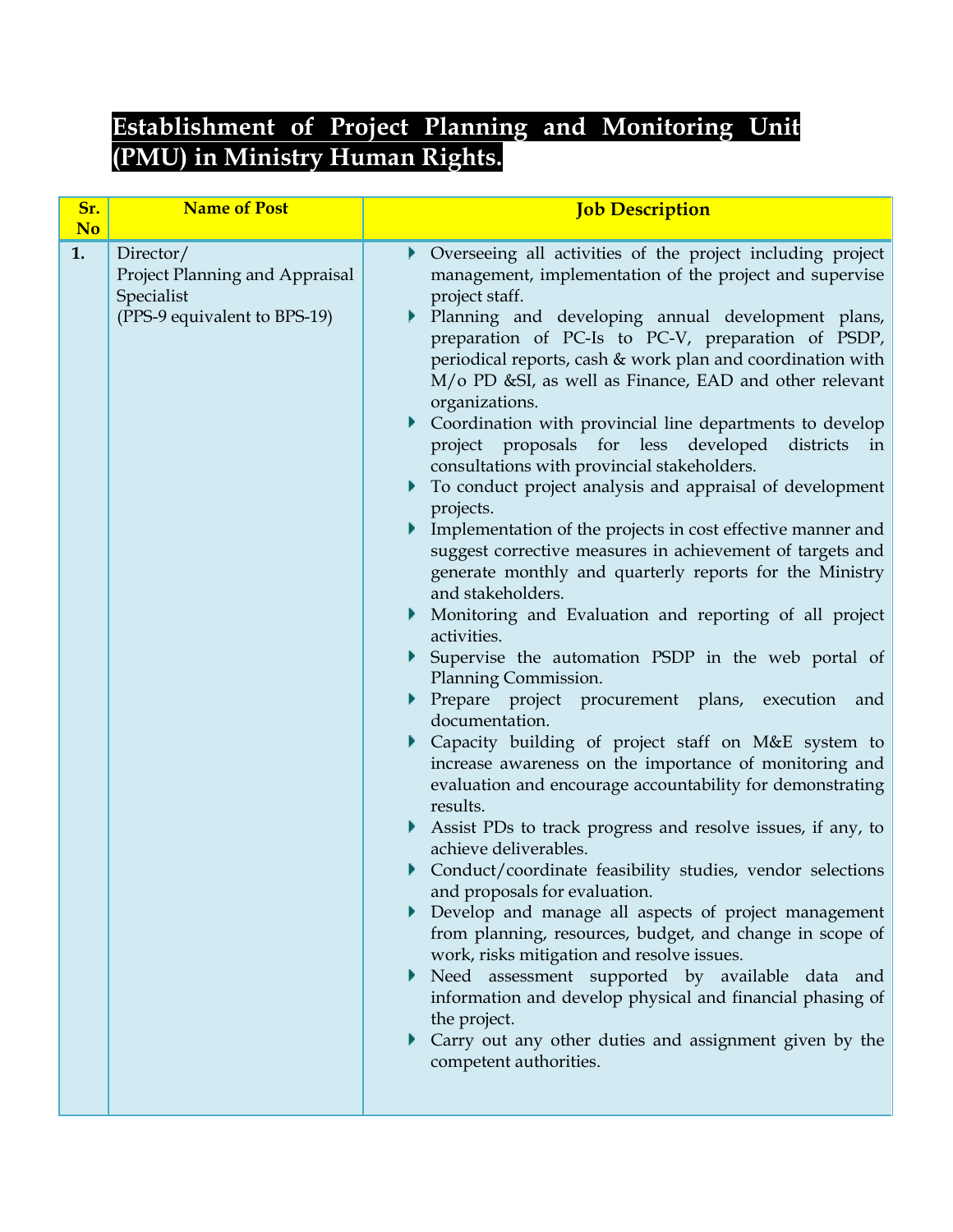| 2. | M&E Specialist<br>(PPS-8 equivalent to BPS-18)                             | Formulate and implement key performance indicators<br>(KPI) and deliverables for both new and ongoing projects<br>and monitor them throughout the project life cycle.<br>Develop and comprehensive Results-Based Monitoring and<br>Þ.<br>Evaluation mechanism.<br>Development and implementation of an evidence based<br>M&E framework for development projects including<br>annual targets and indicator monitoring tools.<br>Capacity building of project staff on M&E system to<br>increase awareness on the importance of monitoring and<br>evaluation and encourage accountability for demonstrating<br>results.<br>Develop annual work plan based on monitoring checklist,<br>schedules, mechanism for reporting and follow-ups on<br>proposed actions.<br>Develop mid-term review and annual progress reports.<br>evaluating overall<br>Monitoring<br>and<br>progress<br>on.<br>achievement of results.<br>Developing annual and quarterly work plans and budget<br>forecasts.<br>Undertake monitoring visits for data collection, and<br>analysis.<br>Develop Key performance Indicators aligned with National<br>Development Plans and SDGs.<br>Technical advice for new proposed activities and budgetary<br>allocations.<br>Monitoring and evaluation progress reports with status of<br>results and outputs.<br>Provide monitoring<br>and evaluation<br>finding<br>and<br>recommendations to support performance planning and<br>risks analysis.<br>Follow-up on monitoring and evaluation findings and |
|----|----------------------------------------------------------------------------|---------------------------------------------------------------------------------------------------------------------------------------------------------------------------------------------------------------------------------------------------------------------------------------------------------------------------------------------------------------------------------------------------------------------------------------------------------------------------------------------------------------------------------------------------------------------------------------------------------------------------------------------------------------------------------------------------------------------------------------------------------------------------------------------------------------------------------------------------------------------------------------------------------------------------------------------------------------------------------------------------------------------------------------------------------------------------------------------------------------------------------------------------------------------------------------------------------------------------------------------------------------------------------------------------------------------------------------------------------------------------------------------------------------------------------------------------------------------------------------------------------------------|
|    |                                                                            | recommendations for implementation of corrective actions.<br>Carry out any other duties and assignment given by the<br>competent authority or supervisor.                                                                                                                                                                                                                                                                                                                                                                                                                                                                                                                                                                                                                                                                                                                                                                                                                                                                                                                                                                                                                                                                                                                                                                                                                                                                                                                                                           |
| 3. | <b>Financial Management</b><br>Specialist<br>(PPS-8 equivalent to BPS-18). | Preparation and consolidation of development budget and<br>PSDP of the Ministry.<br>Preparation of budgetary and financial aspects of new and<br>revised PC-Is and detailed activity plan with costs,<br>responsibilities and timelines.<br>Monthly reconciliation of development expenditure.<br>• Consolidation of PC-III (A) and (B), and Annual Cash Plans<br>of all projects.<br>Conduct performance audit of the projects, cash-flow<br>analysis, financial reporting and financial audit of<br>development funds.                                                                                                                                                                                                                                                                                                                                                                                                                                                                                                                                                                                                                                                                                                                                                                                                                                                                                                                                                                                            |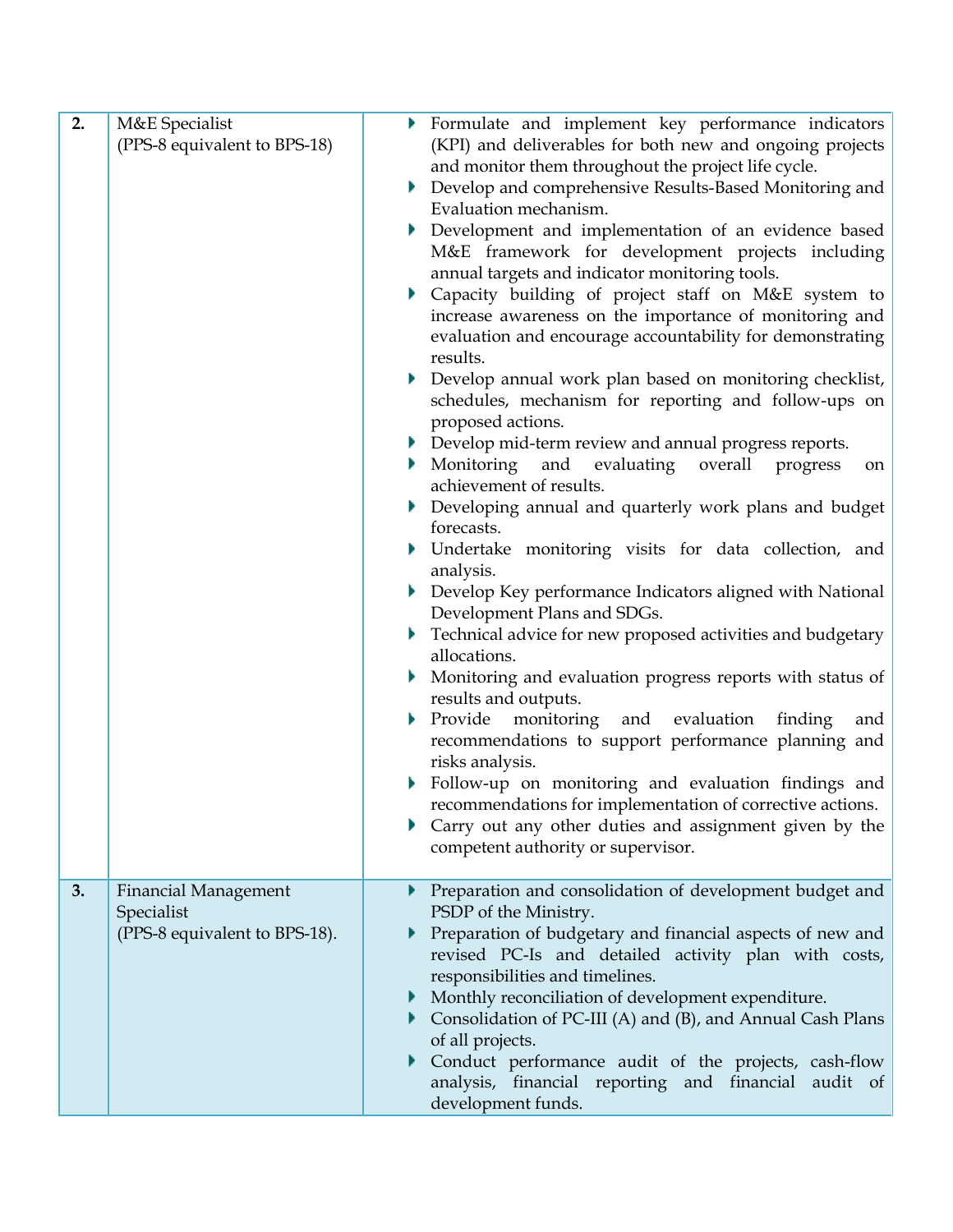|    |                                                              | • Coordinate with Audit Department for external audit by<br>AGPR.<br>Management of PSDP plus Projects.<br>Management of all matters related to DAC and PAC.<br>Ensure that public money in spend in the most effective<br>and transparent manners.<br>Preparation of financial components of all projects<br>including Income to the project along with assumptions.<br>• Calculate the economic value of all development projects<br>by estimating outputs and inputs at parity prices, identify<br>financial sources and alternatives.<br>Monitoring of financial risks factors and implementation of<br>financial risk management strategies.<br>Indicate exchange rate used to work out FEC in the new<br>PC-Is.<br>Coordinate for third party evaluation of development<br>projects.<br>Assist Procurement Expert in tendering process and<br>conduct feasibility studies.<br>Carry out any other duties and assignment given by the<br>competent authority or supervisor.                                                                                                                                                                                                                                                       |
|----|--------------------------------------------------------------|---------------------------------------------------------------------------------------------------------------------------------------------------------------------------------------------------------------------------------------------------------------------------------------------------------------------------------------------------------------------------------------------------------------------------------------------------------------------------------------------------------------------------------------------------------------------------------------------------------------------------------------------------------------------------------------------------------------------------------------------------------------------------------------------------------------------------------------------------------------------------------------------------------------------------------------------------------------------------------------------------------------------------------------------------------------------------------------------------------------------------------------------------------------------------------------------------------------------------------------|
| 4. | <b>Procurement Specialist</b><br>(PPS-8 equivalent to BS-18) | Management of procurement and e-procurements.<br>Preparation of annual procurement plan of development<br>budget of MoHR.<br>Review of procurement plans of allied departments.<br>Member of Purchase Committees of the Ministry and its<br>allied departments.<br>Preparation of RFPs for purchases through tender,<br>Expression of Interest (EOI) evaluations of bids and<br>approval processes as per PPRA Rules.<br>Coordination and Management of requirements of<br>procurements.<br>Preparation of evaluation documents, Bid opening Sheets,<br>comparative statements, supplier evaluation grid, framing<br>purchase committee proceedings and recommendations for<br>consideration of the competent authority.<br>Preparation of procurement documents related to the<br>issuance and award of tenders including pre-qualification<br>requests, advertisements, potential supplier evaluation<br>criteria, issuance of bid documents, tracking and regret<br>letters etc.<br>Preparation of contracts for signing with the vendors.<br>Ensure transparent tendering processes in selection of<br>suppliers for goods and services in according with PPRA<br>Rules.<br>Prepare maintain information relating to procurement, |